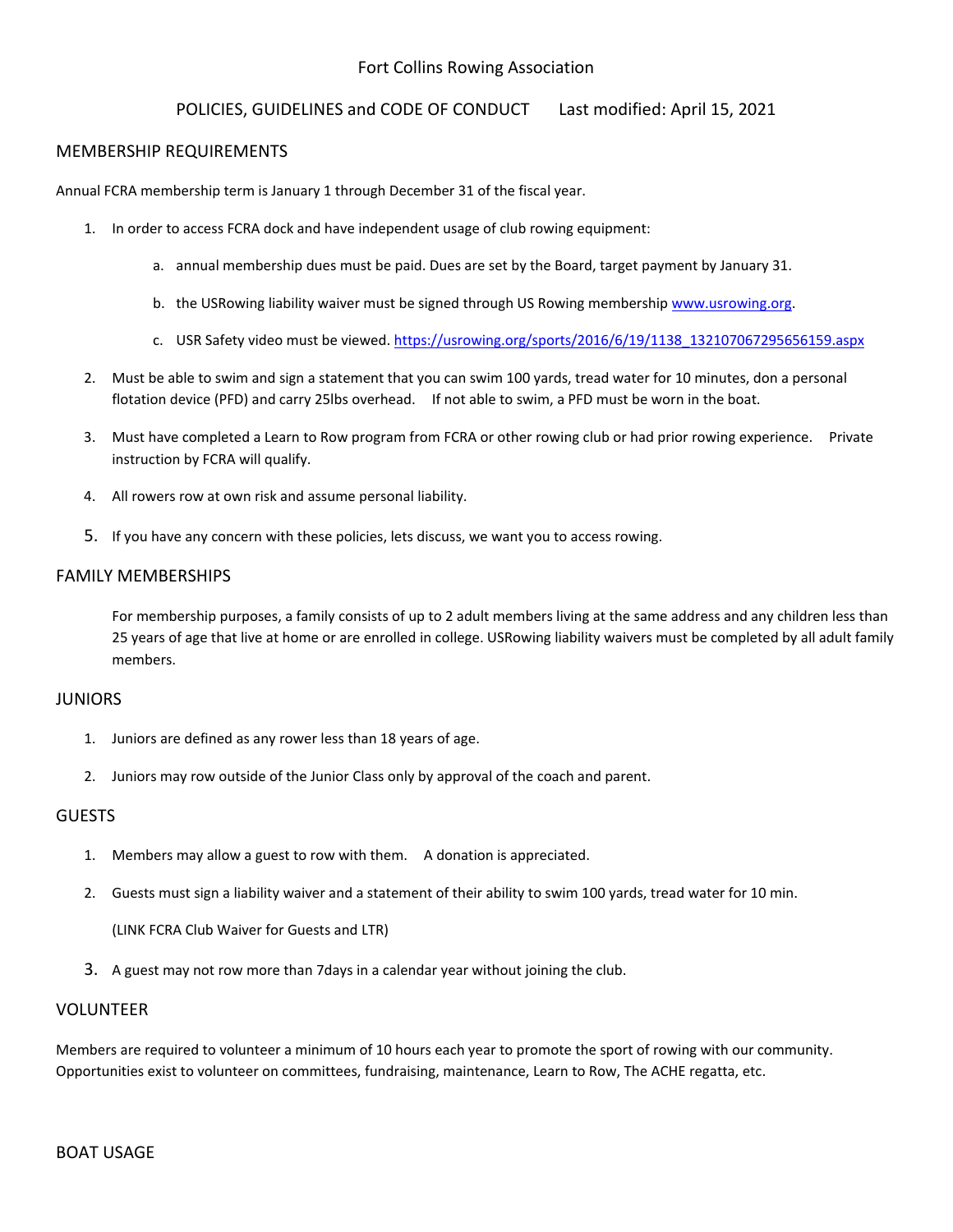- 1. Different rowing boats require competence in skills e.g. recreational vs racing boats.
- 2. Different seats in boats require competence in skills. e.g. Single scull = Bow Trained; Bow seat in a Quad = has command of people and navigation skills.
- 3. Members must be able to identify the level of boat they are qualified to row. e.g. recreational to racing.
- 4. Members must be qualified by a coach before taking out a non-recreational boat.
- 5. Members must be accompanied by a coach or an experienced master rower to advance to the next level boat.
- 6. Members must be qualified to Bow a team boat or be accompanied by a coach, coached launch or qualified bow rower.
- 7. Individual rowers in a single scull or double scull must be able to manage a flipped boat. Rowers must demonstrate either the ability to get back into a capsized boat or straddle the overturned boat and paddle it to shore. Completing an annual Flip Test is recommended for all members.
- 8. Members taking out club boats must sign out boats onlin[e www.fcrowing.org.](http://www.fcrowing.org/) Reservation must include date/time boat will be taken out/returned. Member may reserve the same boat no more than two times a week during peak morning hours, to share use of resources. Reservations can be made no more than 7 days in advance. Special requests may be negotiated. If a reserved boat has a no-show after 15 minutes from start time, boat can be used on a first come first served basis, ensuring the boat is returned before the next reservation.
- 9. If a coaching program is taking place, first priority for boat usage is given to any boats required by that program while it is on the water. If a reservation is made by other members for a boat required by the coaching program, that reservation is considered void.
- 10. Use caution when docking/launching the boat, avoid the bow, riggers and oar blades touching the dock.
- 11. The most common reason boats are damaged is because they are not efficiently tied down. Therefore, the Bow seat rower **assigns one person responsible** for that boat to ensure the boat is securely tied down on both ends, hatches open and any needed maintenance is reported to the person responsible for the boats.

### **BEFORE LEAVING THE DOCK**

**Verify every boat on the dock is securely tied down – even if you did NOT row that boat. Fierce winds will blow a boat off the rack if only buckled and not tied appropriately. Ensure oars are secured and deck tidy.** 

### SAFETY

All rowing activity is at the rower's risk. No matter how specific the rules, there will always be situations that are not covered. If a situation doesn't feel right, either do not row or if you are rowing, get off the water ASAP. Safety is everyone's responsibility. If you see a fellow FCRA member doing something that doesn't look safe, speak up. First Aid supplies are located on the top shelf of the dock cabinet and in the launch.

USRowing safety video [https://usrowing.org/sports/2016/6/19/1138\\_132107067295656159.aspx](https://usrowing.org/sports/2016/6/19/1138_132107067295656159.aspx)

### BEFORE LAUNCHING

Do not assume the boats/oars are row ready. Always inspect and maintain rowing equipment before you row. e.g . riggers frequently become loose by prior use. If any equipment is deemed unsafe, label it as "out of service" and report it to the equipment manager.

Pre-Launch Checklist: PLACE THE BOAT ON SLINGS TO PROPERLY INSPECT INSIDE AND OUT FOR DAMAGE OR MALFUNCTION

1. Bow Ball must be in place.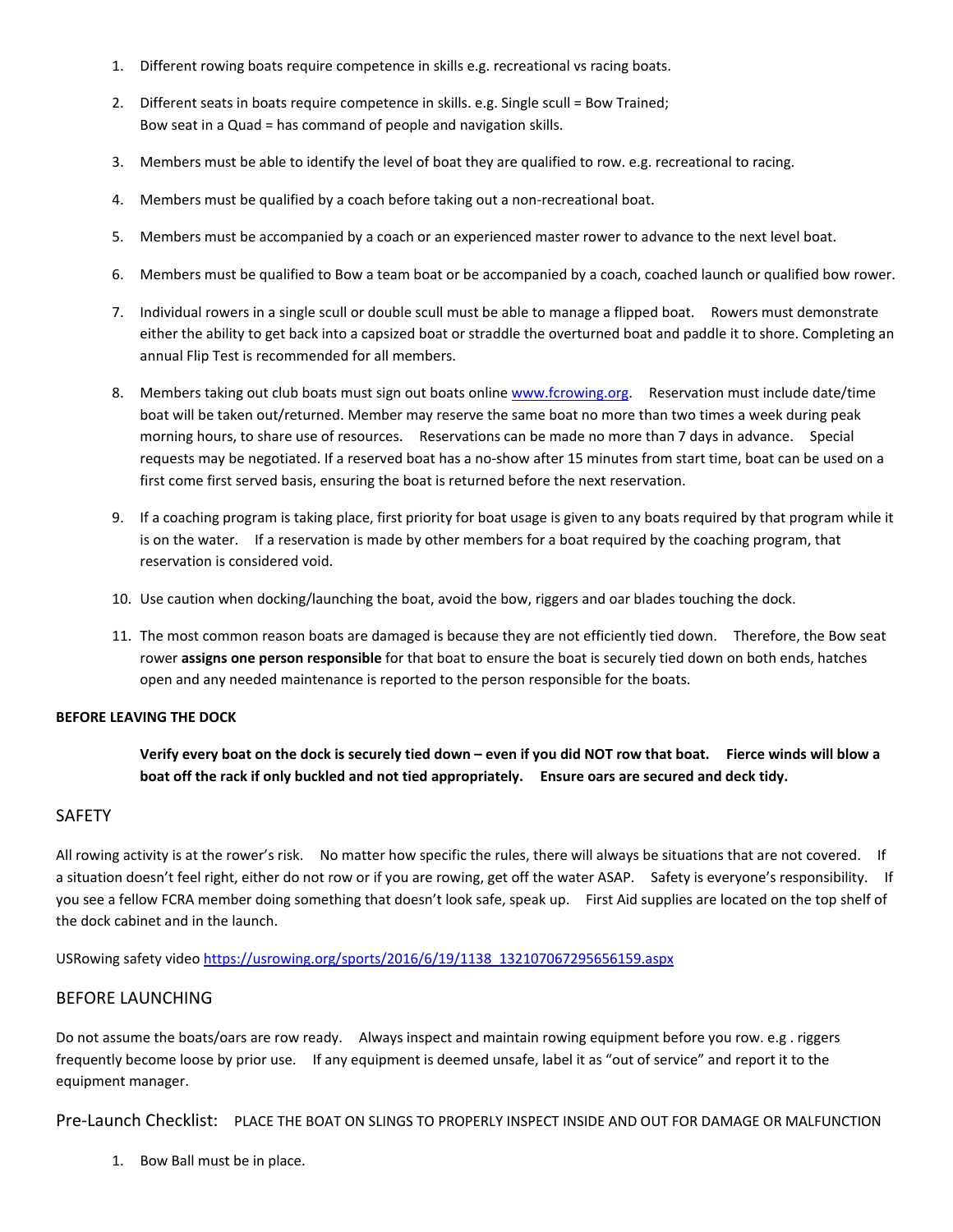- 2. Foot stretcher heel ties must be secured no more than two inches from the keel.
- 3. Rigger nuts and bolts secure, oarlock swivels and bales operable, foot stretchers secure, seat operable.
- 4. Hatches/Bungs must be closed before launching and opened when boat is racked.
- 5. Oar collars must be secured, oar blades free from fraying, oar shafts free from cracks.
- 6. Lights must be in place during low light conditions. White Stern; Red Bow.
- 7. Boat hull is free from compromising cracks or punctures. The skeg is straight and secure.

8. Wear clothing appropriate for the weather. High-visibility clothing is recommended. Avoid clothing with pockets or straps to prevent oar handles from entanglement.

9. A sound device (whistle and/or cell phone) is recommended in the boat for safety communication.

#### WATER SAFETY:

- 1. Unforeseen hazards may exist. Row at your own risk.
- 2. Stay at least 50ft away from the marina and rocky shorelines.
- 3. Rowing with a buddy is highly recommended. Experienced rowers may row solo at their own risk.
- 4. Adhere to specified Horsetooth Reservoir boat traffic patterns. Row **Counter-Clockwise** in the Inlet Channel Main Reservoir. Keep the shoreline on your Starboard side. Avoid entering a blind corner. e.g. returning from the channel to the dock.
- 5. Rowing workouts may be conducted in sections of the reservoir. Within the sections, rowers must maintain a Counter Clockwise pattern. Keep oncoming boats on your PORT side (boats passing you, port to port).
- 6. Recognize that other boaters may not adhere to the traffic policy. Give way to other watercraft.
- 7. Be aware of every buoy location. Avoid hitting buoys with an oar or boat, which may cause you to flip.
- 8. Personal Flotation Devices (PFD's) are not required in a rowing boat according to the US Coast Guard. However, a PFD is recommended, for beginners or when rowing small boats. The club provides a stowable PFD upon request. Rowers are encouraged to purchase a personally owned inflatable PFD.
- 9. If your boat capsizes, stay with your boat and use it for flotation until you get back in or help arrives. You may straddle the overturned boat and paddle to shore until help arrives. DO NOT LEAVE A FLOATING BOAT. Rowers are encouraged to have a PFD, use the buddy system and keep a warm change of clothes in your car. Vide[o https://www.youtube.com/watch?v=nhtv53MOrqA](https://www.youtube.com/watch?v=nhtv53MOrqA)
- 10. If you have a collision with another boat, stop and assess for injuries and equipment damage, before separating the boats. Follow emergency procedures. If the boats are safe to row, return to the dock. (see Incident Reporting).
- 11. Carry a whistle and/or cell phone for emergency help. If a safety launch is present, stay within whistle distance.
- 12. In the event of an **EMERGENCY, CALL 911** immediately. Direct EMS to the site. If injured, administer First Aid/CPR, if you can. Activate emergency contacts for the individual. Notify Horsetooth Park Rangers if needed 970-498-5610. (see Incident Reporting)

#### ENVIRONMENTAL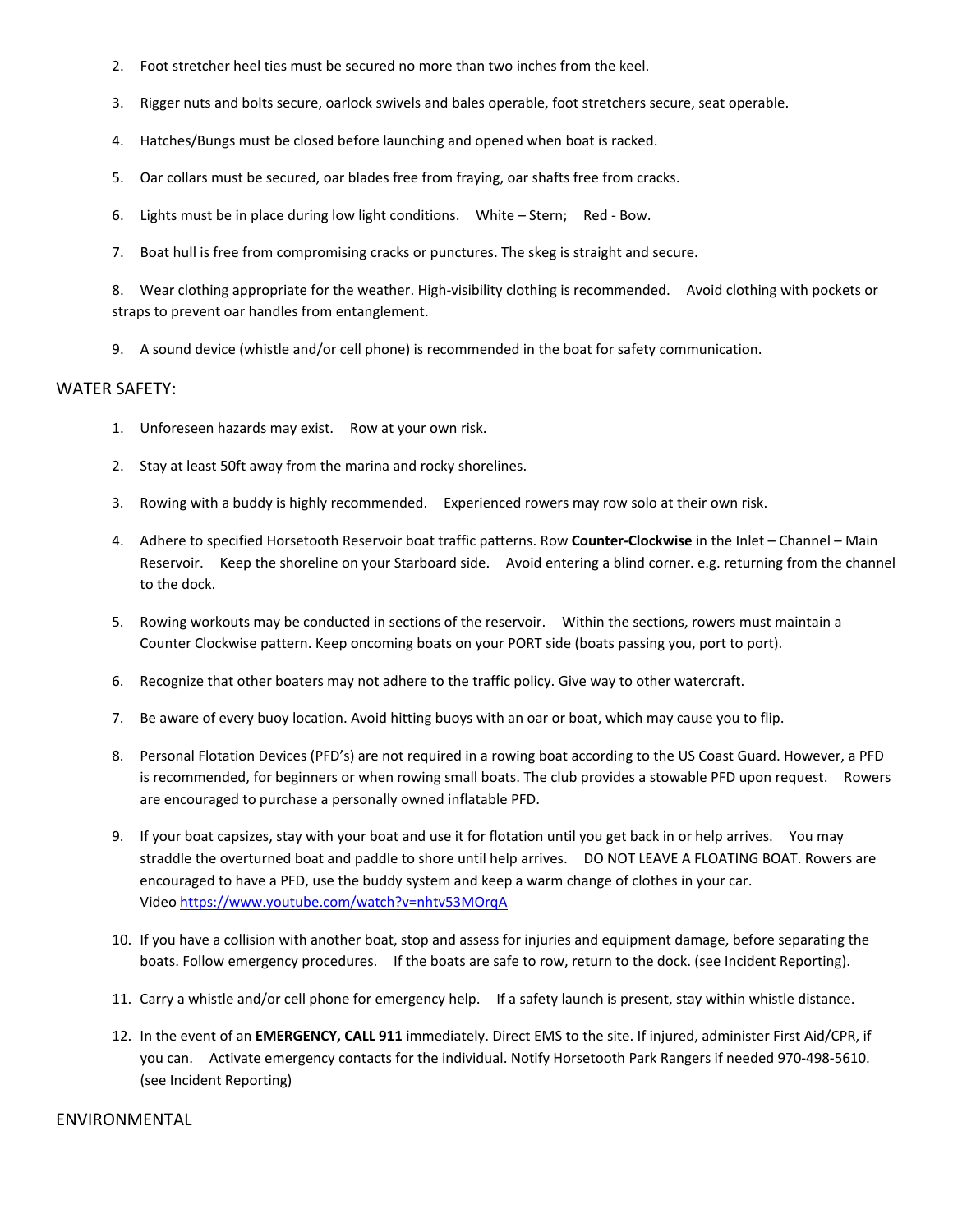- 1. Monitor Inlet Bay weather. **Ensure your rowing skills match the water conditions.** Use caution if frost or wet surfaces are on the dock. Horsetooth weather<https://www.wunderground.com/dashboard/pws/KCOFORTC543>
- 2. Cold Water Precautions follow the 90 Degree Rule. Rowing on Horsetooth Reservoir in early spring or late fall can be dangerous and the risk of hypothermia to an immersed rower is significant. FCRA SMALL BOAT policy is NO rowing if the water is less than 50 degrees F or the total air temperature plus water temperature is below 90 degrees F. [http://www.navesinkriverrowing.shuttlepod.org/Resources/Documents/cold\\_weather\\_rowing.pdf](http://www.navesinkriverrowing.shuttlepod.org/Resources/Documents/cold_weather_rowing.pdf)
- 3. **Wind** is unpredictable through the inlet, channel and main lake. We generally do not row in winds above 15mph, producing white caps. Generally, it is safer to row into the wind. Avoid getting caught in heavier waves, get to shore, wait it out.
- 4. **Lightening:** Do not launch or row if lightening is potential. Get to shore immediately, return to the dock when it is safe. Your health and safety is more important than the rowing equipment. Get off the water.
- 5. **Fog:** Do not row if visibility is less than 100 yards. If fog sets in while rowing, Have at least one shore in sight. Use sound device to alert boats of your location.
- 6. **Wakes:** Deep wakes higher than gunwales may be taken with shell parallel to the wake. Avoid parts of shell unsupported by the water, shells can split under these conditions.
- 7. **Heat:** Be cautious of your level of exertion. Hyperthermia resulting in heat stroke is life threatening, maintain a high fluid level. A water bottle, sunscreen, sunglasses and hat are recommended.

## INCIDENT REPORTING

- 1. Call 911 immediately if an emergency. Direct the EMS team to the location. Administer First Aid/CPR if qualified. Activate emergency contacts for the individual. If needed contact Horsetooth Park Rangers 970-498-5610
- 2. Report incidents, injuries, or damaged equipment within 24 hrs to FCRA Board of Directors via www.fcrabod@googlegroups.com

# EQUIPMENT DAMAGE

- 1. Label the damaged equipment to prevent use until it is repaired and deemed safe to row. Equipment damage must be reported within 24 hours to the Board of Directors. www.fcrabod@googlegroups.com
- 2. Repair to damaged equipment should NOT be attempted without the supervision of Mark Berkner.

### USE OF CLUB MOTORBOATS

- 1. Club motorboats (launches) may only be operated by licensed adult coaches or club members who hold a "Boating Safety Certificate".
- 2. Club motorboats are used for coaching functions or club maintenance operations. They are not available for private recreational use.
- 3. Club motorboats adhere to State and local license regulations, and stocked with required safety equipment.

### PRIVATE BOAT STORAGE

FCRA makes private boat racks available to member owned single or double boats as space allows.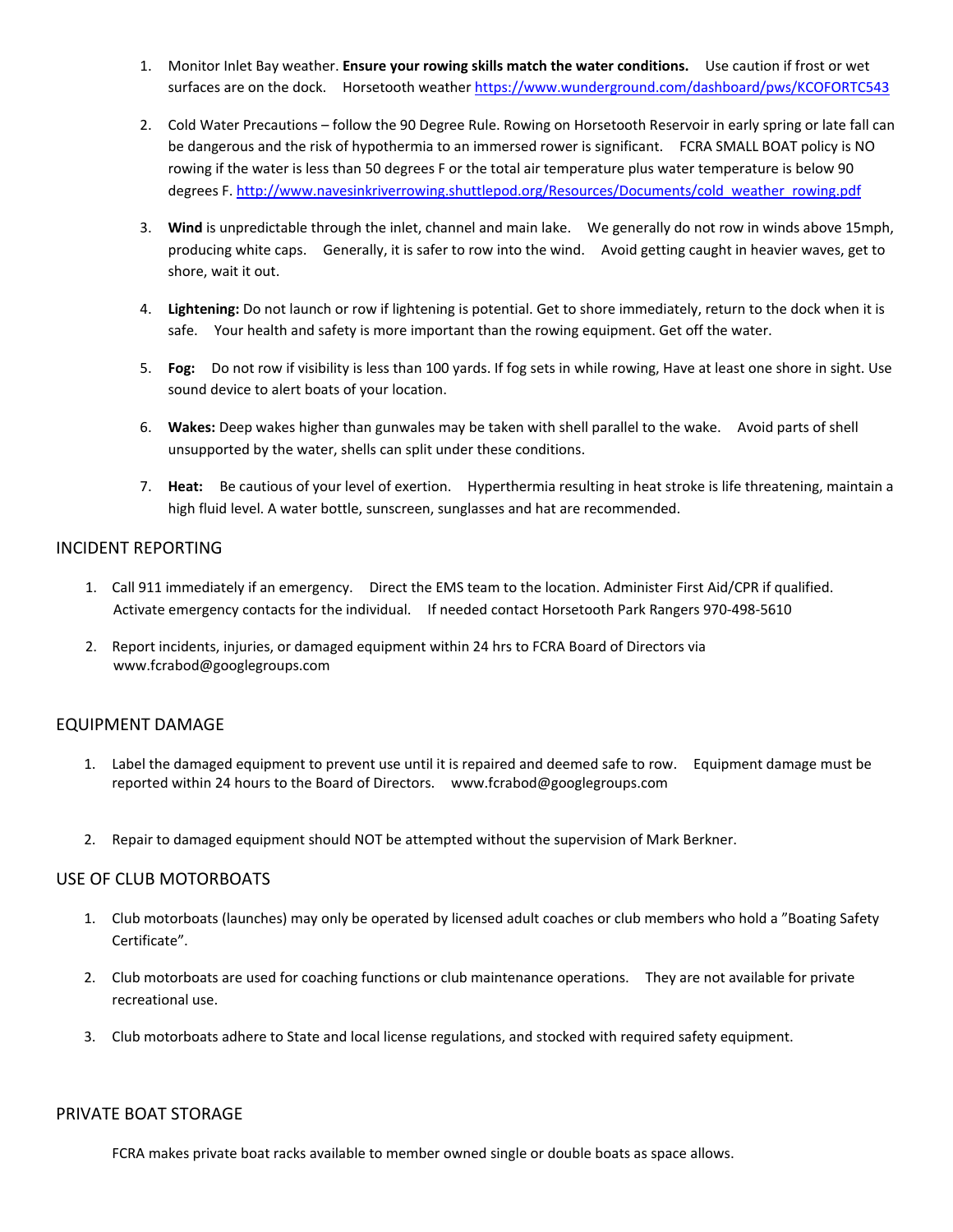- 1. All boat storage decisions and fees are set each year by the Board.
- 2. Prior to storage, boat owners must have a paid membership, signed a waiver and paid a boat storage fee.
- 3. Consideration of private boat storage location is based on:
	- a. Rower's physical ability / limitations.
	- b. High frequency usage.
	- c. Whether the private boat is made available for general club use.
- 4. Club boats have storage priority, rack location will change throughout the season.
- 5. Location of boat storage is subject to the operations of the club, determined by the equipment manager.
- 6. A wait list will be established for other members who desire rack space. Priority will be given to previous year members who stored a boat, followed by new members.
- 7. Multiple seat boat requests will be considered on a case-by-case basis.

# CODE OF CONDUCT

### As FCRA members, we:

- 1. Embrace our community by eliminating barriers to foster growth in the sport of rowing.
- 2. Treat each other with Dignity, Respect and Fairness.
- 3. Value Diversity by embracing all people and their unique abilities, strengths and differences.
- 4. Take an active role to volunteer in fundraising, maintenance or administrative activities.
- 5. Ensure all forms and fees are delivered timely.
- 6. Adhere to FCRA Club Policies including Safety, Membership, Equipment, Code of Conduct and Safe Sport. Safe Sport<https://usrowing.org/sports/2016/6/1/safesport.aspx?id=10>
- 7. Comply with all State, County and local laws.
- 8. Are committed to be Good Neighbors with Horsetooth Park Rangers, Marina Staff and the neighboring community. As a representative of FCRA, please be courteous, display a current park pass and obey all traffic signs including: 15 mph speed limit and two stop signs entering Inlet Bay Marina lot.
- 9. Are obligated to protect our members, youth, and guests from forms of misconduct including:
	- Harassment, Bullying and Discrimination.
	- Unwelcome physical contact.
	- Display of offensive, derogatory or sexually explicit, comments, jokes, photos on social media, etc.
	- Abusive gestures, verbal abuse or threats.
- 10. Report violations of FCRA Policies, Code of Conduct or Safe Sport in writing. LINK Reporting Form